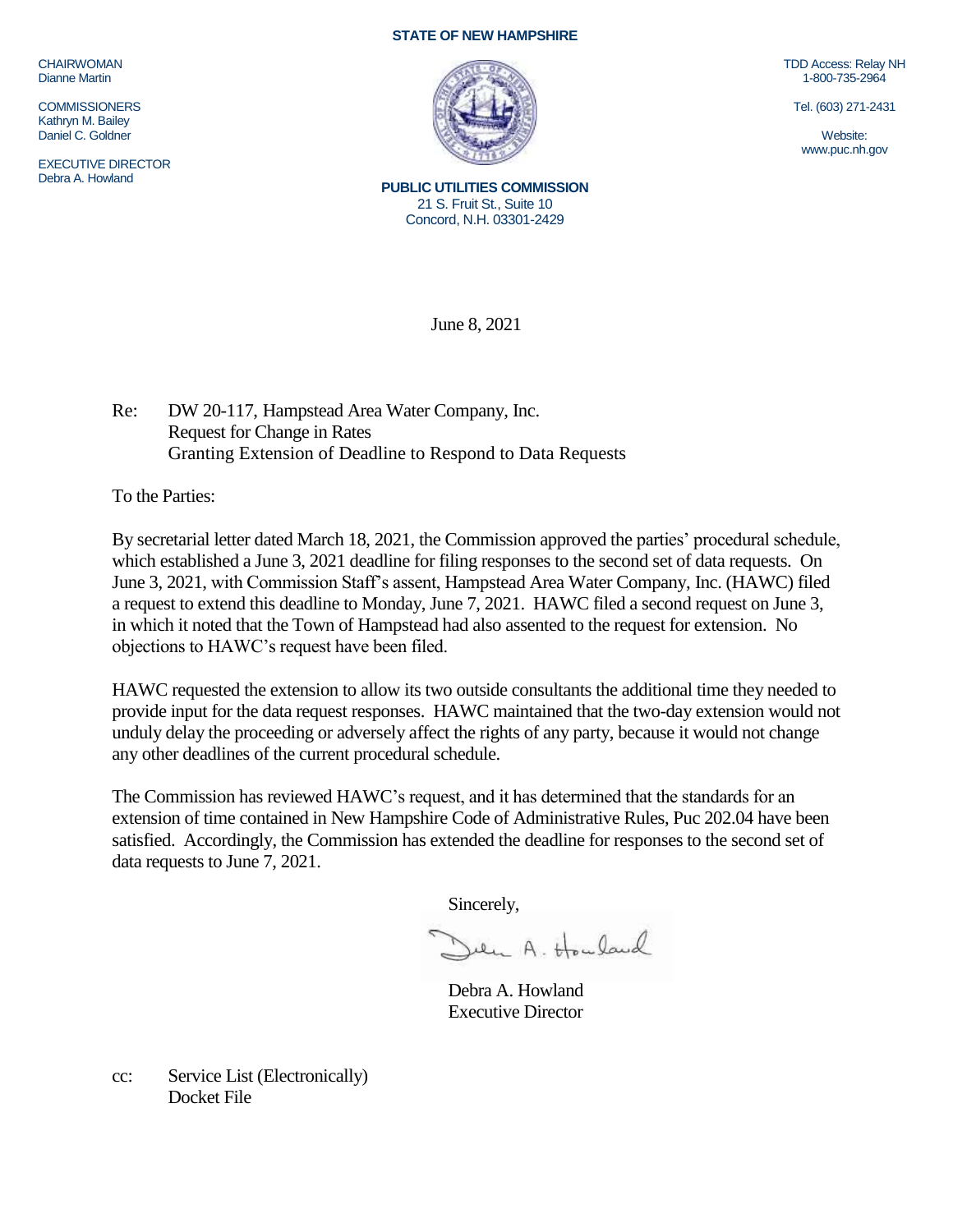## Service List - Docket Related

Docket#: 20-117

Printed: 6/8/2021

Email Addresses

ExecutiveDirector@puc.nh.gov aaugeri@lewisbuilders.com wbaldwin@atkinson-nh.gov douglas.brogan@gmail.com adminasst@townofdanville.org sambosox@gmail.com pradip.chattopadhyay@oca.nh.gov cressmandg@atkinson-nh.gov robyn.descoteau@puc.nh.gov kfarahsb@gmail.com steve.frink@puc.nh.gov david.goyette@puc.nh.gov lojogut@gmail.com ahansen@atkinson-nh.gov al-azad.iqbal@oca.nh.gov donald.kreis@oca.nh.gov jayson.laflamme@puc.nh.gov charlie@hampsteadwater.com anthony.leone@puc.nh.gov nm1w@nm1w.com karen.moran@puc.nh.gov chris@atkinsoncc.com harold@lewisbuilders.com smorse@hampsteadnh.us smurphy@hampsteadnh.us amanda.noonan@puc.nh.gov shawn\_oneil@mail.rit.edu ocalitigation@oca.nh.gov k.Alan.richards@gmail.com Mary.e.Schwarzer@puc.nh.gov Christa.Shute@oca.nh.gov gspero@atkinson-nh.gov sspyveewater@gmail.com stephenpstcyr@yahoo.com karen.sue.steele@gmail.com john@lewisbuilders.com sally.theriault@comcast.net Christopher.tuomala@puc.nh.gov